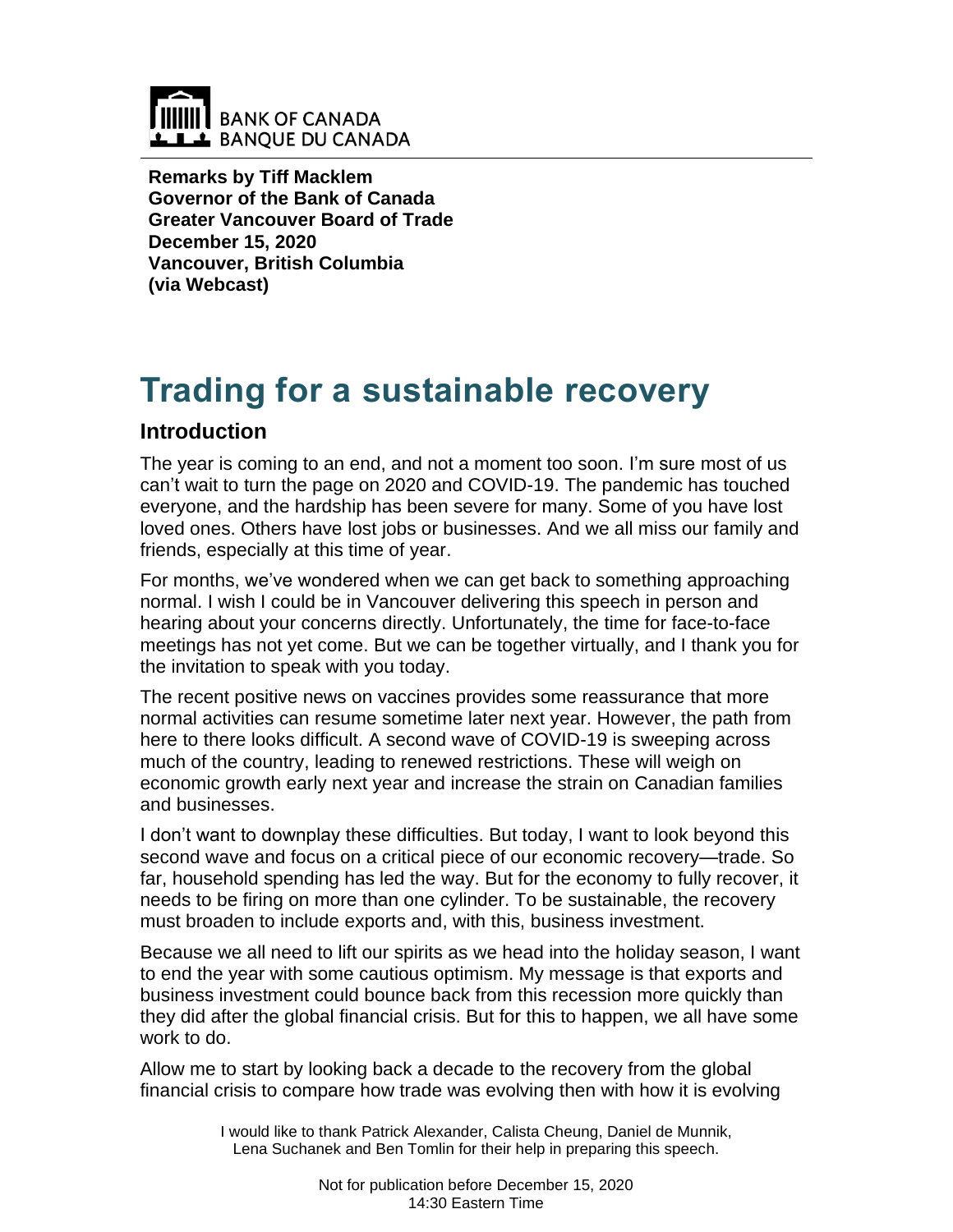now. I'll show you what's at stake with a robust export recovery. And I'll close with some thoughts on how we can improve the odds of bringing this about.

# **Comparing crises**

The global financial crisis pummelled the world economy back in 2008 and 2009. But Canada fared relatively well because of our strong financial system. Our recession was shorter and shallower than in most other economies. But our exports were hit hard—indeed, harder than most. That's because of our close ties with the United States, which was the epicentre of the crisis. While global exports fell by less than 20 percent, Canadian exports fell by close to 30 percent.

As is usually the case in recessions, demand for goods was particularly affected. Canada swung from having a large trade surplus in goods to a small deficit. (**Chart 1**).



Canadian exports began to recover immediately after the crisis, but the rebound stalled. Weak foreign demand, particularly from the United States, was holding exports back. But that wasn't the whole story.

Bank of Canada researchers spent a lot of time dissecting these disappointing exports and zeroed in on two fundamental issues: geography and competitiveness. Two-thirds of Canada's underperformance was blamed on geography—who we trade with. Canadian export markets were concentrated in mature economies with relatively slow growth, such as the United States, rather than faster-growing emerging-market economies, largely in Asia. The remainder of this poor performance was tied to a lack of competitiveness: unit labour costs in Canada were higher than elsewhere because of slow productivity growth and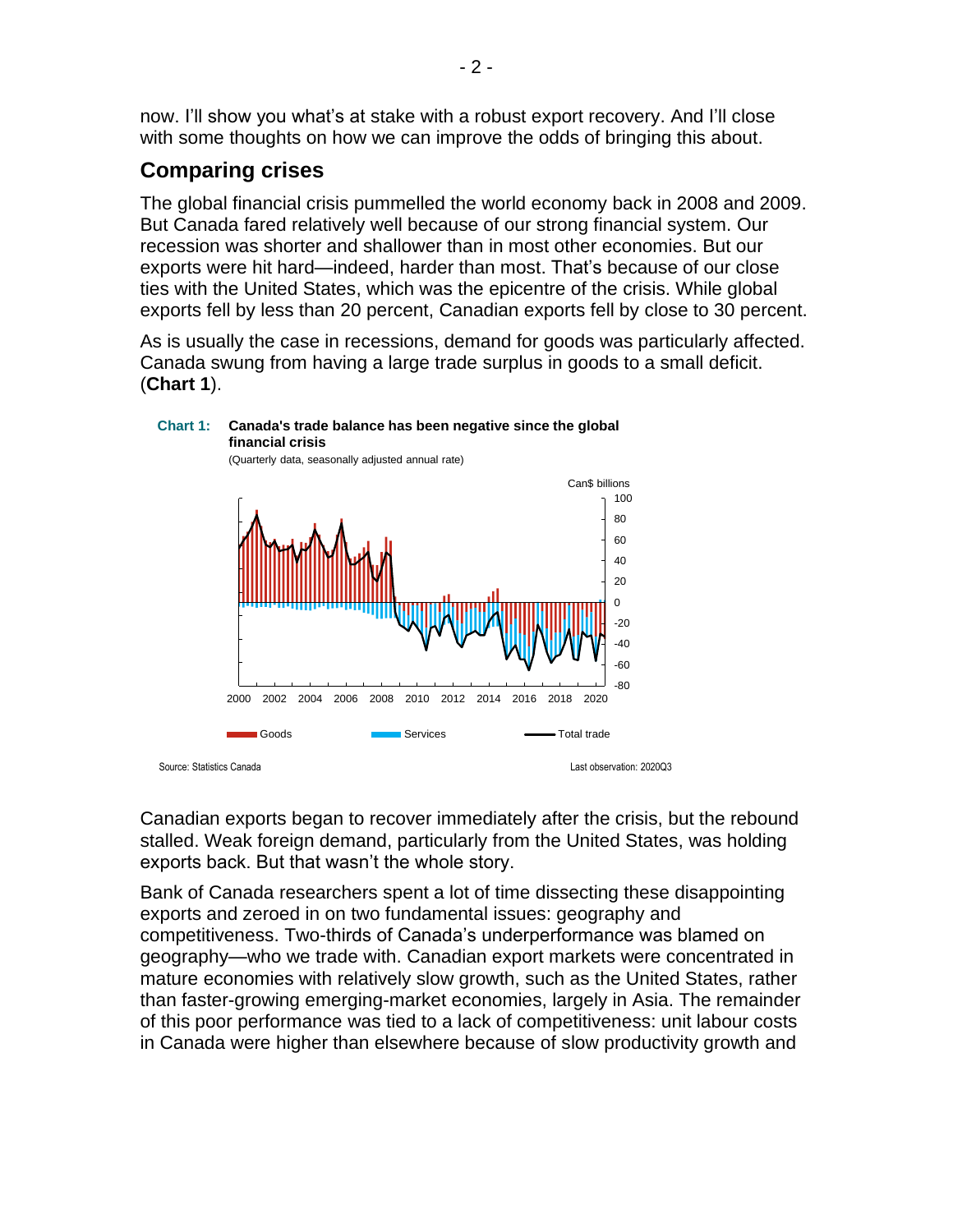the impact of a stronger currency. Canada's regulatory regime and investment climate were also cited as impediments. $1$ 

Now let's look at how this past experience compares with today. While the period leading up to the global financial crisis was positive for trade, the period before the pandemic was anything but. Trade disputes arose between the United States and several other economies, including Canada, the European Union and particularly China. These disputes led to escalating tariffs and pervasive uncertainty about global policy. Bank researchers estimated that these factors combined would reduce global output by more than 1 percent—that's more than \$1 trillion—by the end of 2021.<sup>2</sup> In this environment, it's no wonder companies were reluctant to invest to expand their export capacity.

Another difference between these crises is that, this time, trade in services has been affected much more than trade in goods (**Chart 2**). The impact on services was barely visible during the global financial crisis, whereas services fell along with goods in 2020. And overall, services haven't recovered, even as goods have rebounded.



Consider international tourism exports, which are vital to British Columbia. Tourism has basically come to a full stop. Canadian education exports have also been hit by the pandemic. When a foreign student comes to Canada to study, the tuition counts as an export of education services. Before the pandemic, this was

 $1$  D. de Munnik, J. Jacob and W. Sze, "The Evolution of Canada's Global Export Market Share." Bank of Canada Staff Working Paper No. 2012-31 (October 2012). See also T. Macklem, ["Regearing our Economic Growth"](http://www.bankofcanada.ca/?p=92654) (speech to the W. Edmund Clark Distinguished Lecture, Queen's University, Kingston, Ontario, January 10, 2013).

<sup>2</sup> Bank of Canada *Monetary Policy Report,* January 2020, p. 2.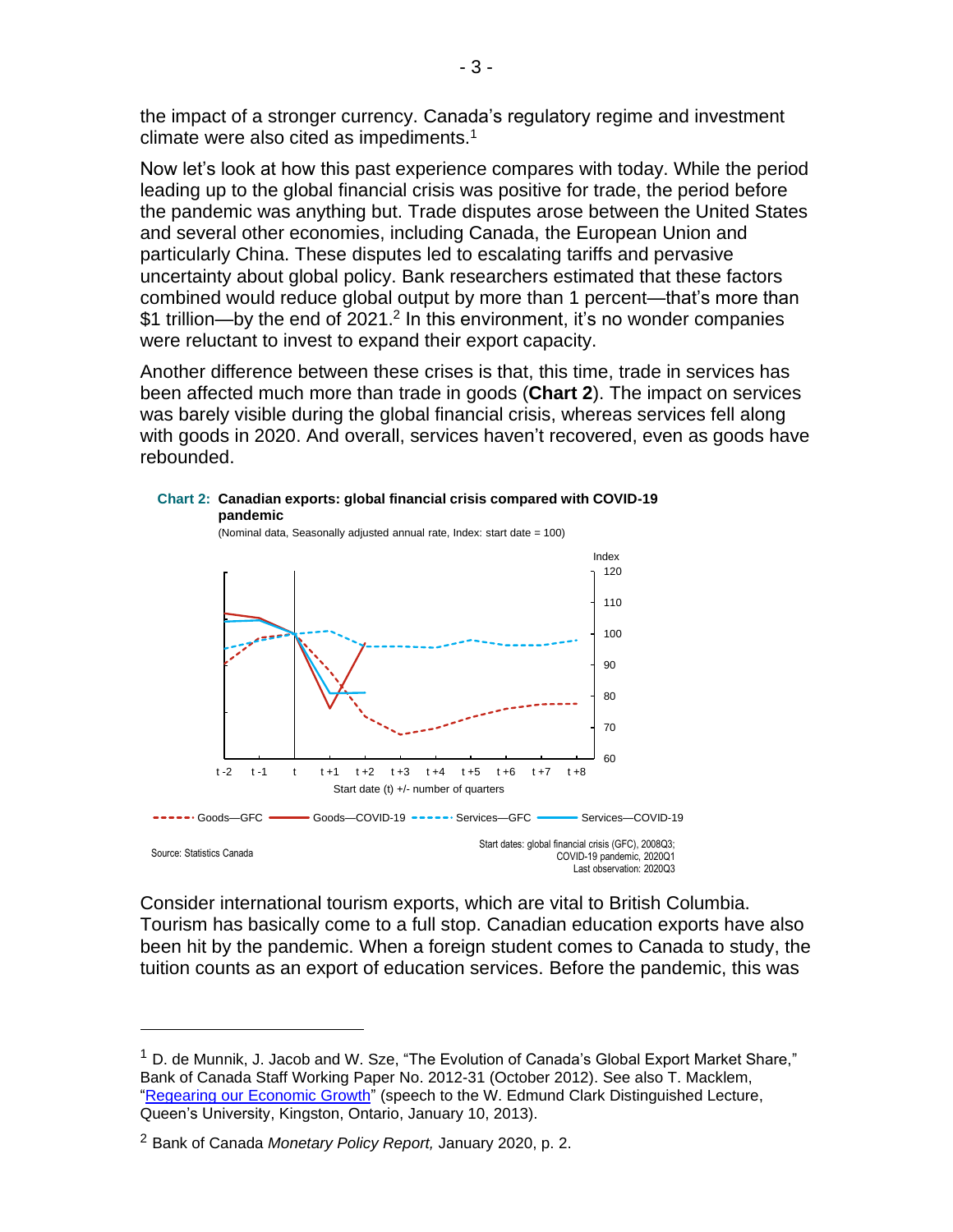a large and fast-growing activity. In 2019, educational services exports were almost \$14 billion, an increase of 67 percent from 2015.

The disproportionate impact of the pandemic on trade in services has significant implications for Canada. Services exports are only about a quarter of the size of goods exports. But services exports had been growing much more quickly than goods exports before the pandemic (**Chart 3**).



**Chart 3: Services exports outperformed goods exports before COVID-19** (Seasonally adjusted annual rate, Index: 2015Q1 = 100)

While many services exporters will struggle until a vaccine is widely available, some goods exporters have been able to adapt safety protocols and bounce back quickly. Motor vehicle and parts output, for example, came to an almost complete stop in the spring. Since then, the sector has regained nearly all of the lost ground as factories adapted their value chains and production processes.

The rapid rebound in goods exports is certainly encouraging. By October, the value of goods exports had recovered almost 90 percent of the loss seen in the spring. If struggling services exporters can hang on until a vaccine is widely available, Canada's export performance could avoid the serial disappointment of the period that followed the global financial crisis and help cement a sustainable recovery.

Of course, this is by no means guaranteed. The rebound in goods exports could fizzle out as companies finish rebuilding inventories, while prolonged hardship could force many services exporters to close their doors. And the underlying competitiveness challenges that have restrained export growth over the past decade have not gone away. More recently, the Canadian dollar has been appreciating, largely reflecting a broad-based depreciation of the US dollar. This is hurting the competitiveness of Canadian exporters in our largest market.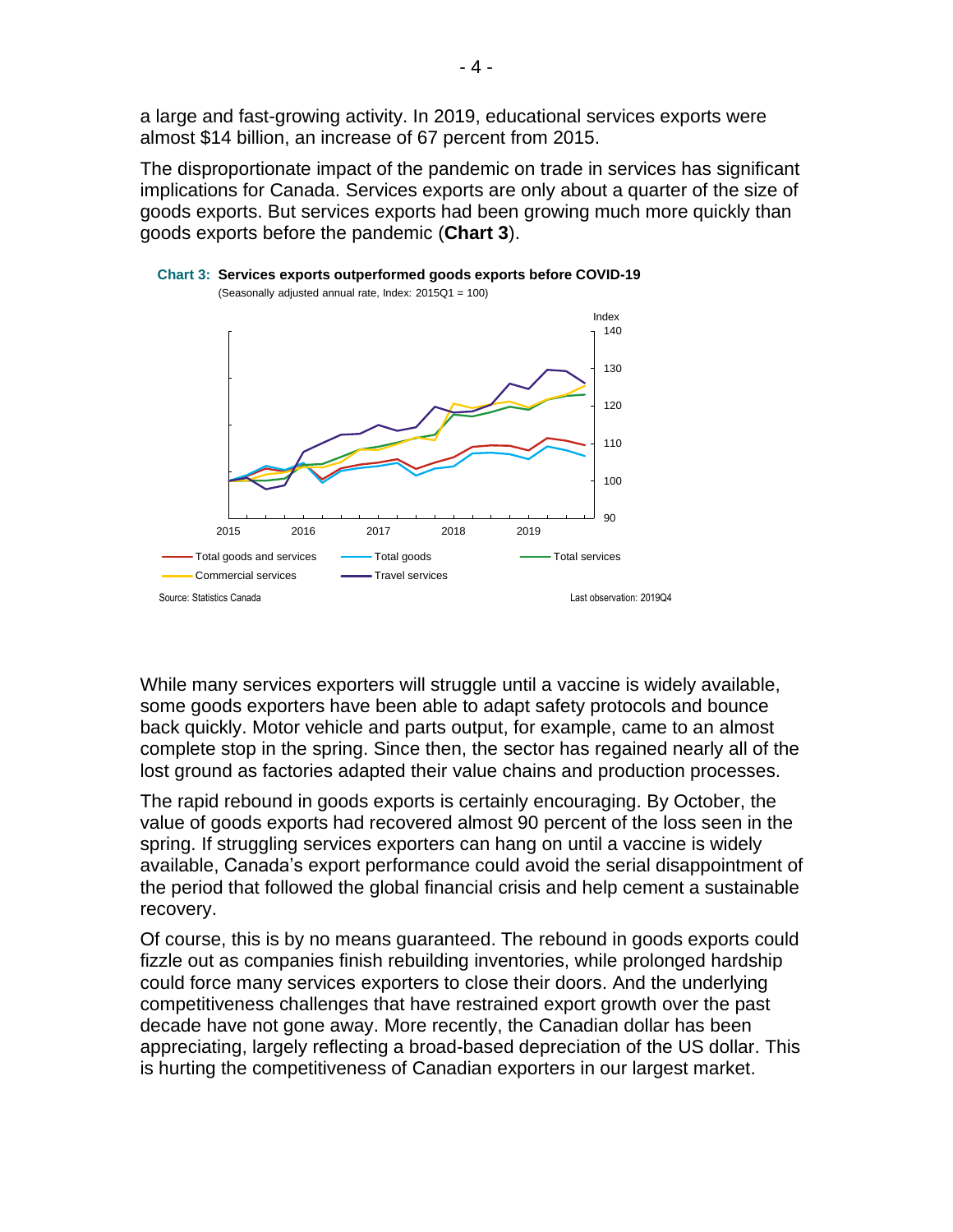## **Two scenarios for trade**

Where does the trade story go from here? Let's imagine a couple of plausible scenarios: one pessimistic, one optimistic.

In the pessimistic scenario, the global spread of COVID-19 fuels antiglobalization sentiment and a continued rise in protectionism. This is not farfetched. A recent Ipsos poll found significant support among Canadians for measures that would make the country less reliant on international trade. The same poll found much less support for measures that would help Canadian companies export more. This is troubling because international markets are essential for Canadian companies to achieve competitive scale in their operations and because Canada benefits from imports in many important ways.

In the pessimistic scenario, we also fail to diversify our trade or improve our competitiveness. Rivalry and distrust between the United States and China thwart our efforts to develop export markets in Asia. Investment remains weak, and our productivity growth continues to lag. What's more, new market access for our energy products doesn't come on stream, holding back Canada's ability to ship our number one export—oil. And without that market access, investment in cleaner oil-extraction technologies dries up. The bottom line is that exports fail to rebound, and trade does not become a reliable engine of growth.

In the optimistic scenario, many of these same forces break the other way. The strong rebound in world trade we have seen to date continues, and the protectionist forces that have dominated in recent years begin to fade. Unprecedented international cooperation to develop new vaccines and supply them across borders proves to be a potent demonstration of the benefits of globalization. That success shifts public opinion. Governments start to knock down the tariff walls they had begun to build, and uncertainty lifts as governments recommit to a rules-based trading order.

In the optimistic scenario, efforts to diversify markets for Canadian exports start to bear fruit. Canada's productivity improves as a result of increased investment and the deployment of new technologies, which boosts the economy's competitiveness. Canada and the new US administration cooperate on a North American approach to energy and climate change. Canada's oil and gas sector benefits from access to markets. And we start to see an integrated continental approach to business opportunities from low-carbon growth. In this scenario, we see a resurgence of trade and business investment, which bolsters the economic recovery.

The stakes are high. Using one of the Bank's economic projection models, Bank economists estimated the impact of two scenarios that are less extreme than the ones I have just described.<sup>3</sup> In their optimistic scenario, Canada's trade balance

 $3$  In the staff's pessimistic scenario, estimates about the impact of tariffs and uncertainty on trade are maintained, while competitiveness losses, as proxied by the share of manufacturing in GDP, decline at the pace observed from 2010 to 2013. In the optimistic scenario, the negative judgment related to domestic trade uncertainty is removed, while the proxy for competitiveness increases gradually and returns to the level observed immediately following the global financial crisis. Staff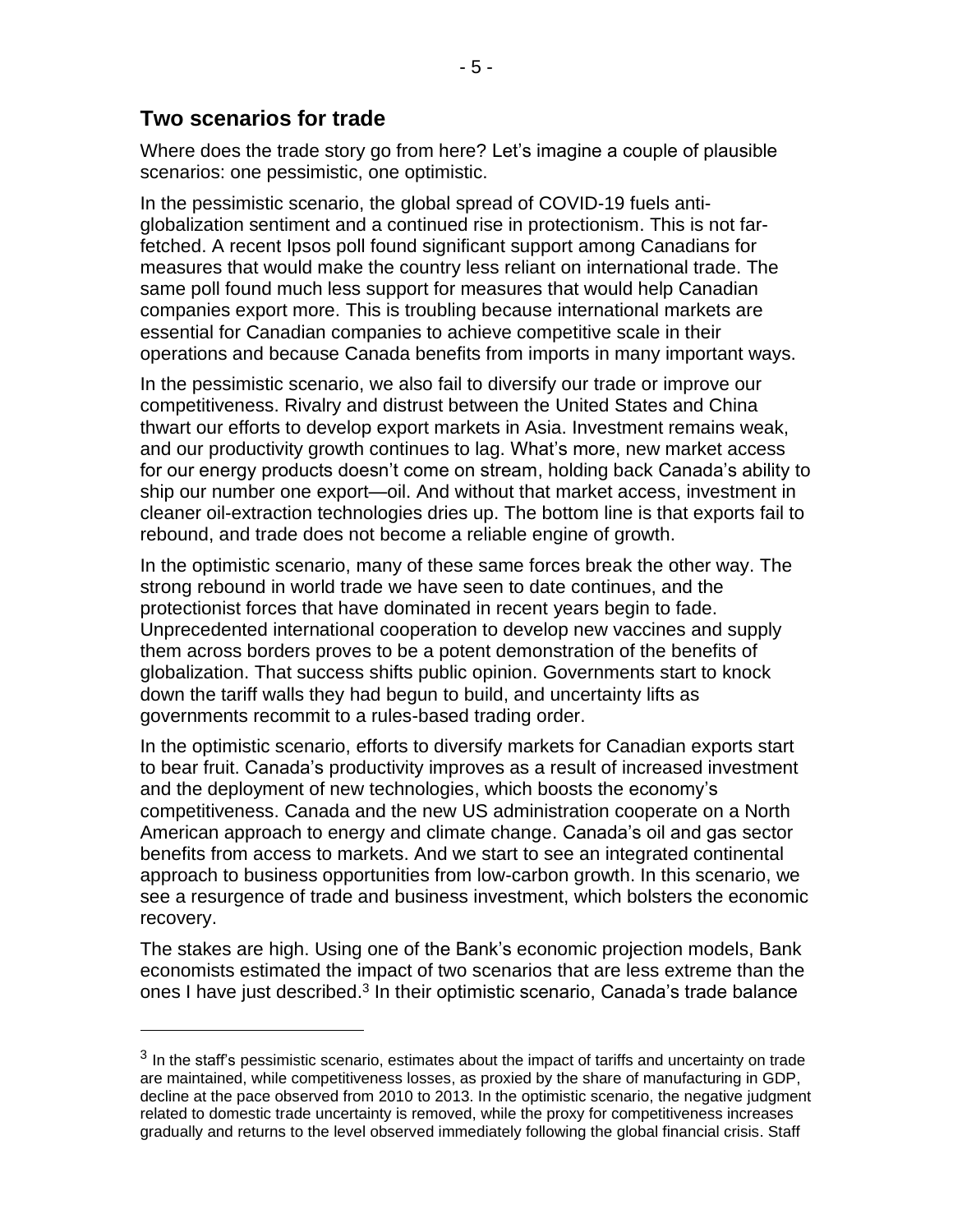would be more than \$30 billion better by the end of 2024 than it would be otherwise. This would roughly eliminate our current trade deficit. But in their pessimistic scenario, exports would actually drift lower rather than recover, reducing incomes, while our current trade deficit would worsen by about 60 percent (**Chart 4**).





Note: Assumes no policy rate reaction

Last data plotted: 2024Q4

In reality, the outcome will probably fall somewhere between the two extremes. Obviously, we all hope that real life turns out closer to the optimistic scenario than the pessimistic. But hope is not a strategy. We need to think strategically to increase the odds of a strong trade recovery.

#### *Markets for our products*

Business leaders and policy-makers each have important roles to play. They need to work together to leverage, broaden and deepen global markets for Canadian products.

Thanks to the signing of the Canada-US-Mexico Agreement, the Comprehensive Economic and Trade Agreement with the European Union, and the Comprehensive and Progressive Agreement for Trans-Pacific Partnership, Canada already has some of the best market access in the world*.* Further, we have numerous bilateral trade deals in place. The business community and governments across Canada need to work together to leverage these market opportunities.

The business community can capitalize on this market access by investing in people and in productive capacity. We know Canada has an incredibly diverse workforce—people have come from around the globe to live here, bringing their global connections and knowledge with them. And we've seen clear evidence

researchers add an estimate of the impact of the reopening of the Oshawa auto plant in the optimistic scenario.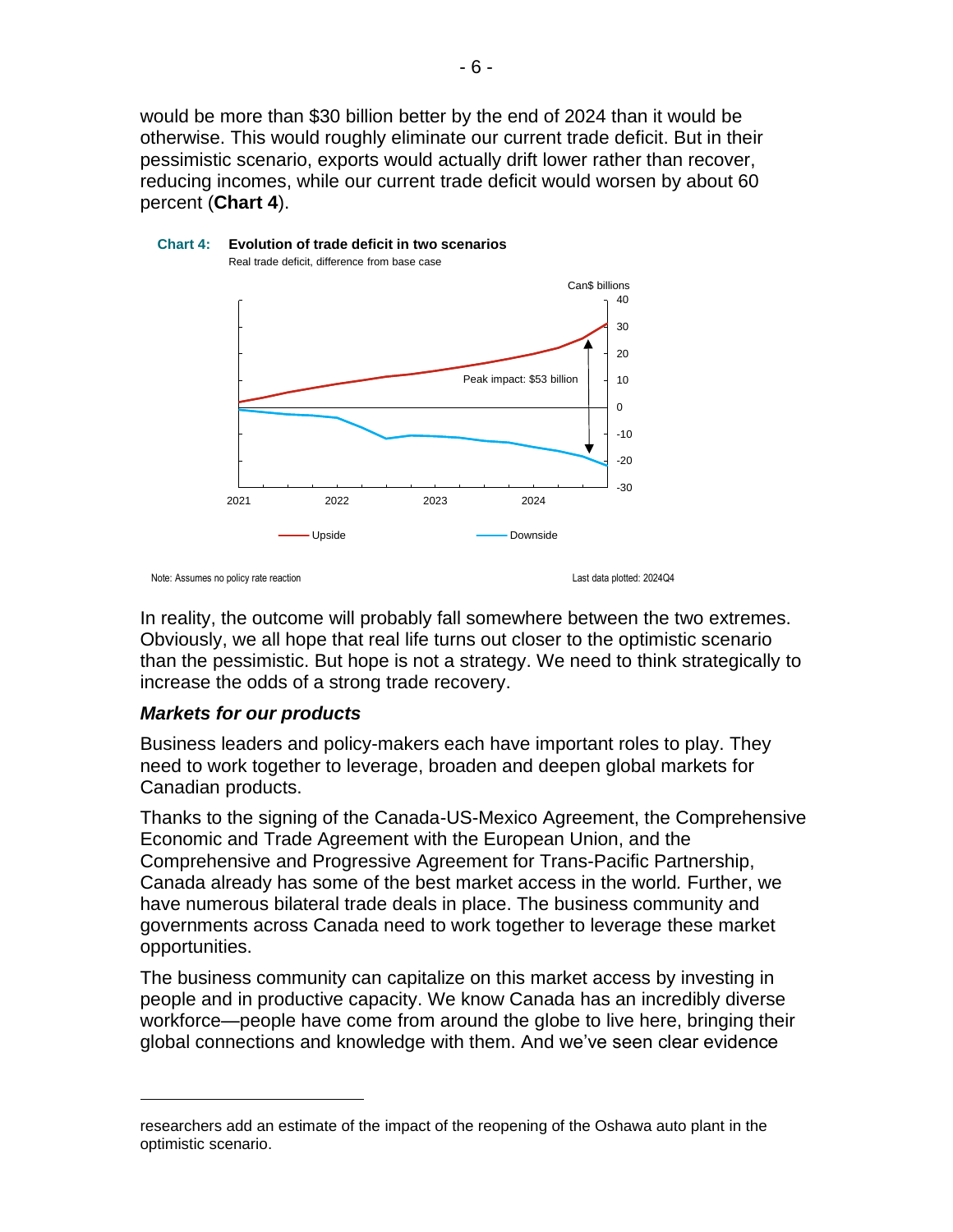that shifting populations can drive trade. <sup>4</sup> Smart companies can leverage Canada's workforce advantage to build global markets for their products.

Companies can also look to global supply chains for growth opportunities. Supply chains are trending toward more regional networks around major global trade hubs. Global companies invest in the resilience of their supply chains through diversification of suppliers or production locations, and through digitalization and automation. Canadian companies need to seize these opportunities to be part of the solution.

As policy-makers and business leaders, we have the responsibility to explain the importance of rules-based trade. We need to push for a renewal of the spirit of internationalism that served so many countries well for decades. And we need to make sure that the benefits of open trade are shared fairly within and across economies.

With COVID-19 accelerating the digital economy, rules for digital trade and competition are more critical than ever. This also highlights the urgent need for a concerted, internationally coordinated effort to improve the ability to measure the digital economy. This is a priority for Statistics Canada, but much more work remains, and success will require cooperation across countries.<sup>5</sup>

## *Products for our markets*

As much as geographic diversification remains important, it's not going to be easy or happen quickly. So, let's look at this another way. We do need to develop new, fast-growing markets for our products, but we also need to develop new, fast-growing products for our markets. We have to grow and scale up production of high-value goods and services that we can export.

The BC economy offers some leading examples of how this approach can work. On the services side, there are lots of success stories in Vancouver—where the world's first commercial quantum computer was built and now the home of one of Canada's most important technology hubs. Activity in these hubs is driving strong growth in exports that are as easy to ship to South Africa as they are to Seattle. Canadian exports of knowledge-intensive services such as research and development, computer and information services, and intellectual property grew by close to 12 percent over the past three years (**Chart 5**). It's clear that digital services—including e-commerce, online education and application development—will be an important part of the future of trade. So will other BC specialties, such as video game production and animation studios.

The pandemic is also accelerating growth in other technology services. Doctors and hospitals are finding new ways to use technology to provide health care

<sup>&</sup>lt;sup>4</sup> W. Steingress, "The Causal Impact of Migration on US Trade: Evidence from Political Refugees," *Canadian Journal of Economics* 51, no. 4 (October 2018): 1312–1338. K. Head and J. Ries, "Immigration and Trade Creation: Econometric Evidence from Canada," *Canadian Journal of Economics* 31, no. 1 (February 1998): 47–62.

<sup>&</sup>lt;sup>5</sup> Staff at the central banks of the G7 countries are working to raise awareness of the need for better measurement from a monetary policy perspective (see the [2019 report](https://www.banque-france.fr/sites/default/files/media/2019/10/04/rapport_du_groupe_de_travail_g7_sur_la_digitalisation_risks_from_waiting_under_digital_uncertainty_juillet_2019-report_of_the_g7_dwg_on_digital_uncertainty_-_titre_fr_0.pdf) of the G7 Digitalization Working Group chaired by the Bank of Canada).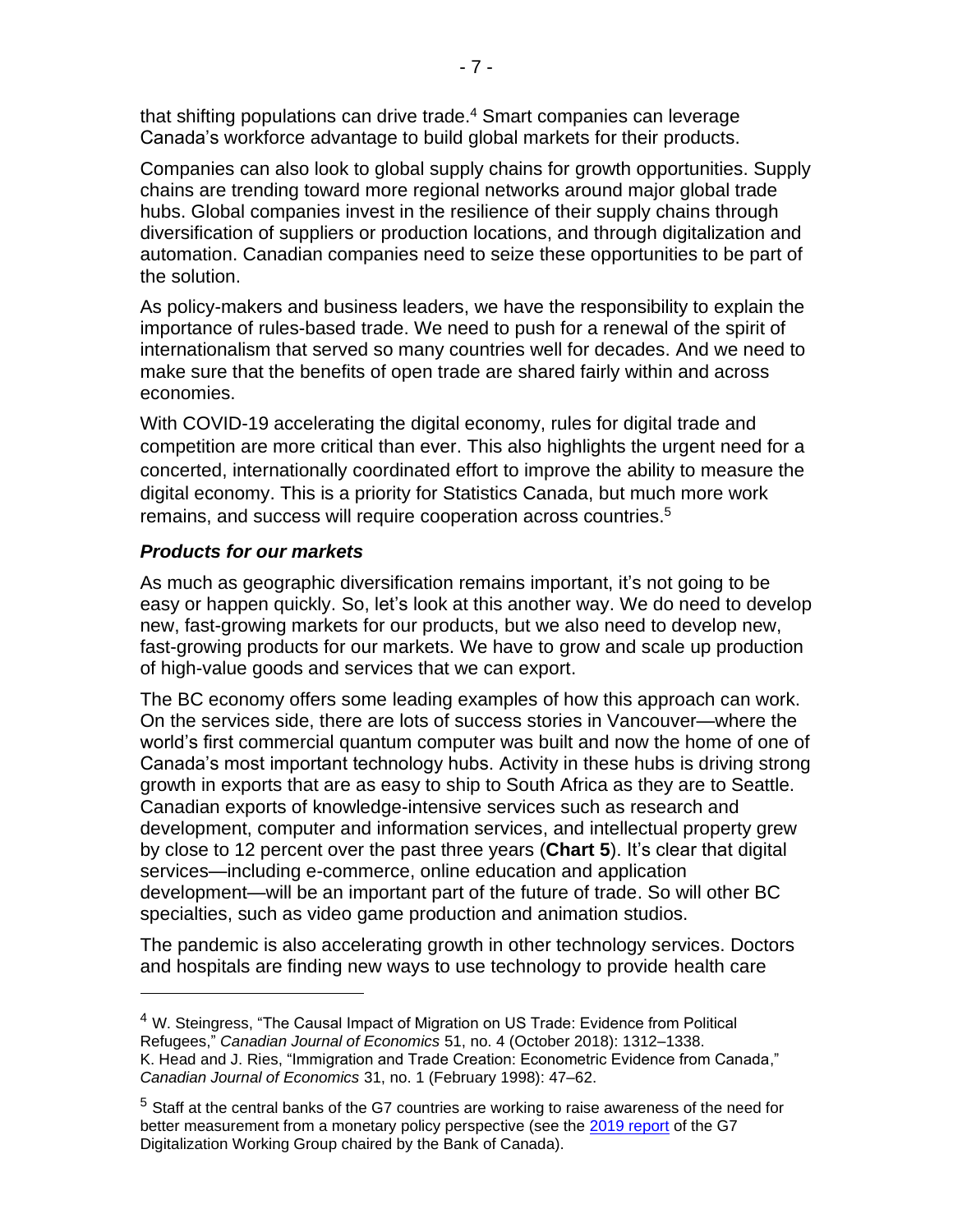virtually. With the explosion of remote office work, there are tremendous opportunities in areas such as cyber security, cloud computing and the development of virtual workplaces. Given the worldwide nature of the pandemic, advances in the digital economy can more easily become scalable, fast-growing exports.



We've also seen lots of BC companies innovating by applying new technology in traditional goods sectors. Think forestry. We know the industry is under pressure from long-term supply constraints. But companies are adapting. Instead of wasting bark, wood chips and sawdust, companies are turning these into bioenergy. Canada is now the world's second-largest exporter of wood pellets an attractive fuel replacement for coal in power plants. The mass timber industry provides another example. The 18-storey Brock Commons Tallwood House on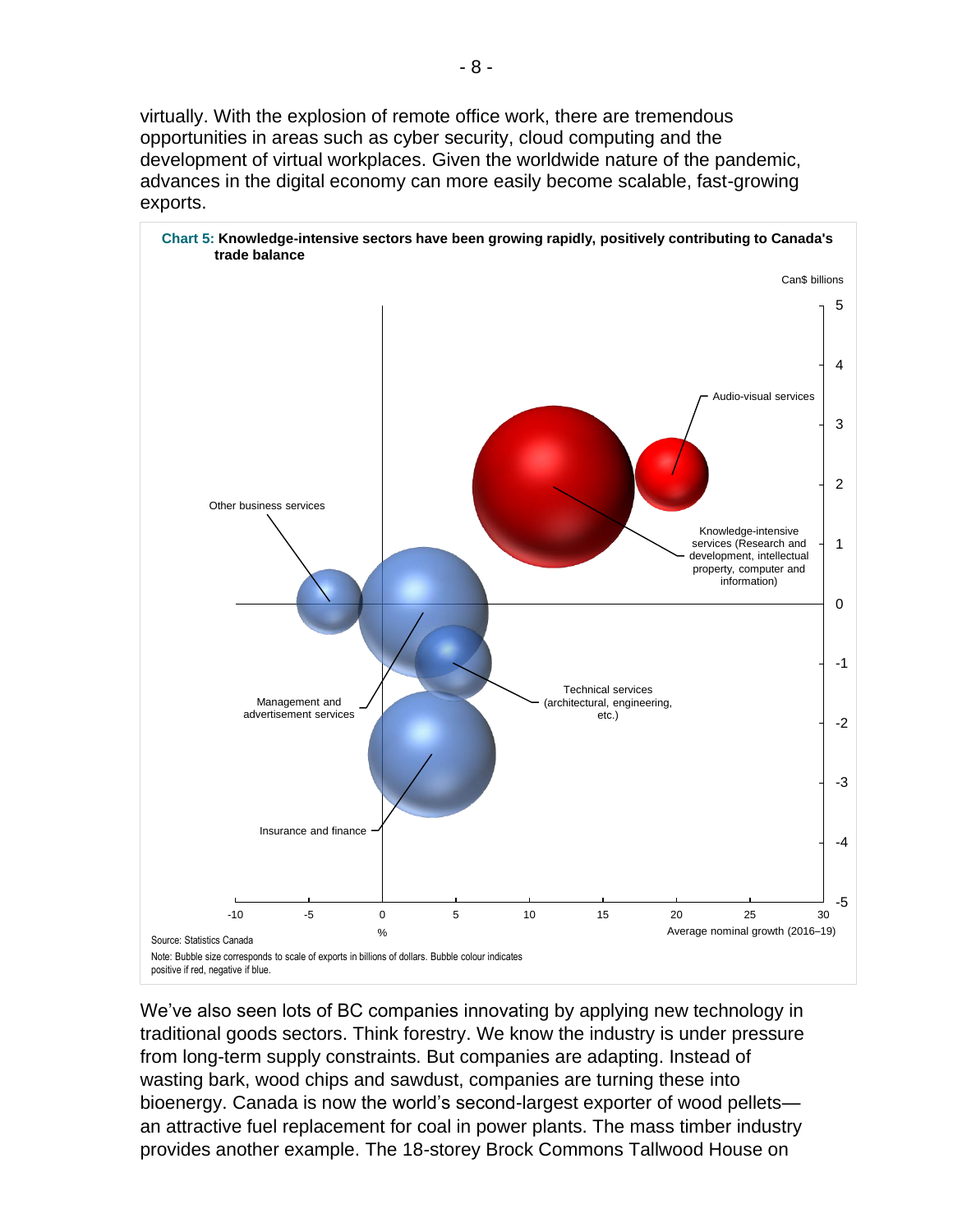the University of British Columbia's campus, which uses structural wood to replace most of the steel and cement, is a shining example of how Canadian innovation and know-how can create new high-value and sustainable products from our natural resources. You can find similar examples across other sectors such as mining and agriculture.

Finally, I want to mention another opportunity that is also a strength for British Columbia—renewable energy and other green technologies. This includes clean energy production, goods such as solar panels, and services such as design and construction. Vancouver is home to one-quarter of Canada's clean technology companies, with revenues of about \$3.5 billion last year.<sup>6</sup> The export potential of green technology is obvious, given global concerns about climate change.

### *Winning in global markets*

That brings me to my final topic, which is Canada's ability to compete and win in global markets. We won't be able to fully capitalize on our opportunities unless we take steps to improve our productivity and competitiveness.

Businesses have the leading role to play here. Investment in productivityenhancing machinery and equipment is vital. So is a commitment to research and development and to constantly train and re-skill employees.

Several factors contribute to business investment decisions. But right now, the Bank of Canada has given forward guidance that borrowing costs are going to be low for a long while, and there's light at the end of the tunnel as vaccines roll out. This seems an opportune time for companies to look at how they judge the rate of return on potential investments—the so-called hurdle rate. Taking a longerterm approach to capital investment could unlock a myriad of viable growth opportunities.

Policy-makers, for their part, can help by removing barriers to business investment and impediments to growth of smaller firms. Let me mention three areas of focus.

First is the ongoing need to remove obstacles to interprovincial trade. This comes up regularly in the Bank's conversations with business leaders. Over the past nine months, the provinces and the federal government have demonstrated tremendous cooperation in dealing with the pandemic. Think what we could achieve if that same spirit of cooperation was applied to removing barriers to the movement of goods, services and professionals across provincial borders.

A second area of focus is infrastructure. Exporters will remain reluctant to invest if the infrastructure to get their products to market doesn't exist. Canada has made some progress here. The LNG plant being built in Kitimat is one notable example that will help our energy exports in the future. However, more needs to be done. I met with leaders of a number of logistics companies last month. They shared their concerns about bottlenecks, particularly at ports. Fast-growing exports need reliable transportation infrastructure, including efficient, highcapacity ports. And I know that both the Port of Vancouver and Port of Prince

<sup>6</sup> See KPMG, *[British Columbia Cleantech: 2019 Status Report](https://assets.kpmg/content/dam/kpmg/ca/pdf/2020/02/bc-cleantech-2019-status-report.pdf)* (February 2020).